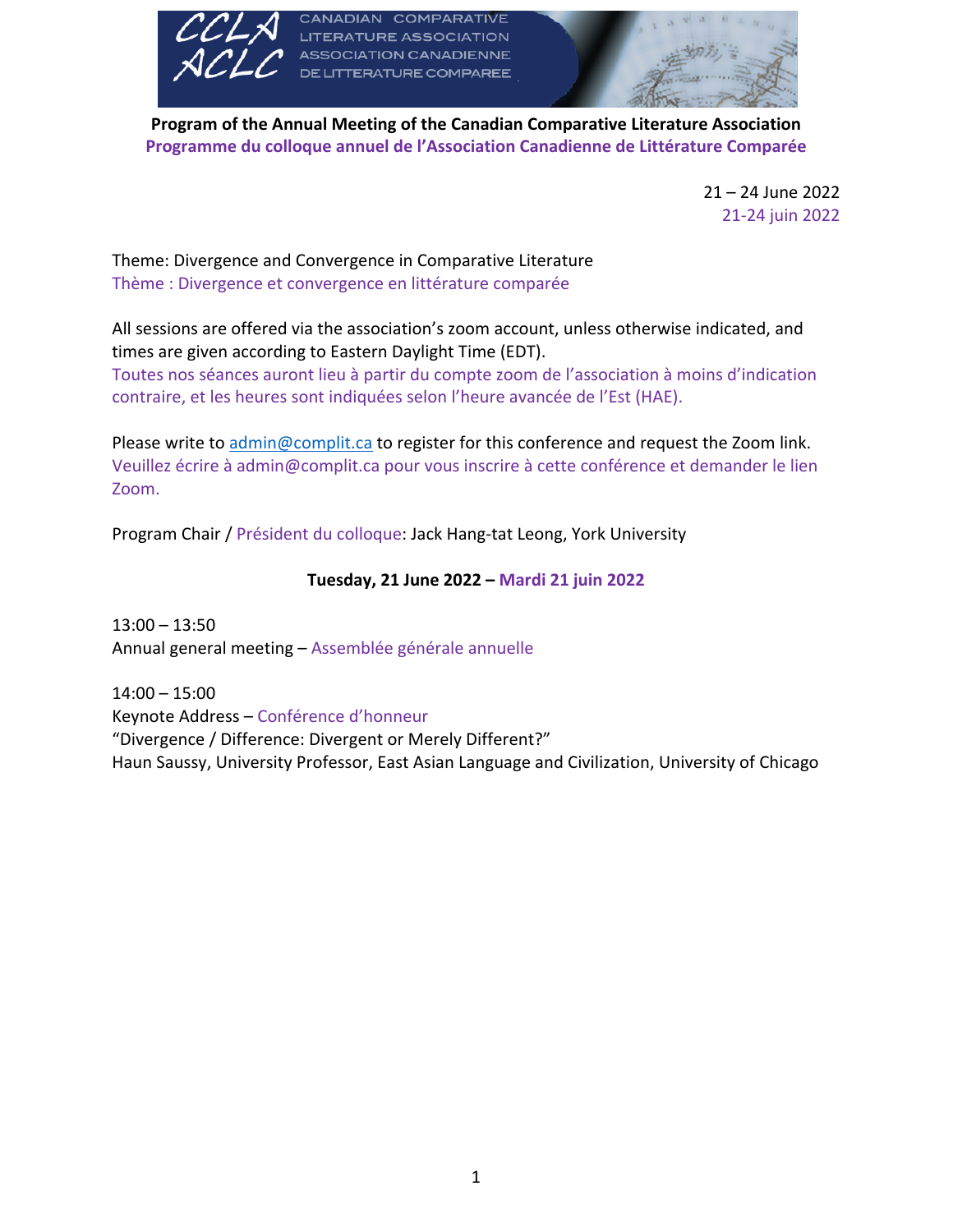

**Wednesday, 22 June 2022– Mercredi 22 juin 2022**

 $9:00 - 10:15$ 

Panel 1 – Decolonization and Globalization – Séance 1 – Décolonisation et mondialisation

Panel Chair / Président de séance: Mark Terry (York University)

Presenters / Présenteurs·trices:

1. Yiwen Liu (Simon Fraser University) "Cold War Border and Transborder Subjectivity: Decolonizing Potentials in Hong Kong's Baodiao Movement (1971)"

2. Sobia Kiran (York University) "Use of Evolutionary Discourse in Fictional and Historical narratives: Reading Nineteenth-Century Science Fiction with Global History"

3. Jack Leong (York University) "Divergence and Convergence in Science Fiction of Cyborg and Technological Utopia"

10:30 – 12:00

Panel 2 – Manifesting Friendship: World Fictions in Critical Times – Séance 2 – Amitiés manifestes: fictions du monde en temps critique

Panel Chair / Présidente de séance: Doris Hambuch (United Arab Emirates University)

Presenters / Présenteurs·trices:

- 1. Marie-Christine Leps (York University)
- 2. Carolina De Souza (York University)
- 3. Zaynab Ali (York University)
- 4. Ayse Karabag (York University)

 $13:00 - 14:15$ 

Panel 3 – Polyglot divergence and convergence – Séance 3 –Divergences et convergences polyglottes

Panel Chair/ Président de séance: Lee Dylan Campbell (York University)

Presenters / Présenteurs·trices:

1. Shlomo Gleibman (York University) "Polyglot Desires in Classical and Modern Jewish Texts"

2. Doris Hambuch (United Arab Emirates University) "The Effects of Korean in *The Chair*"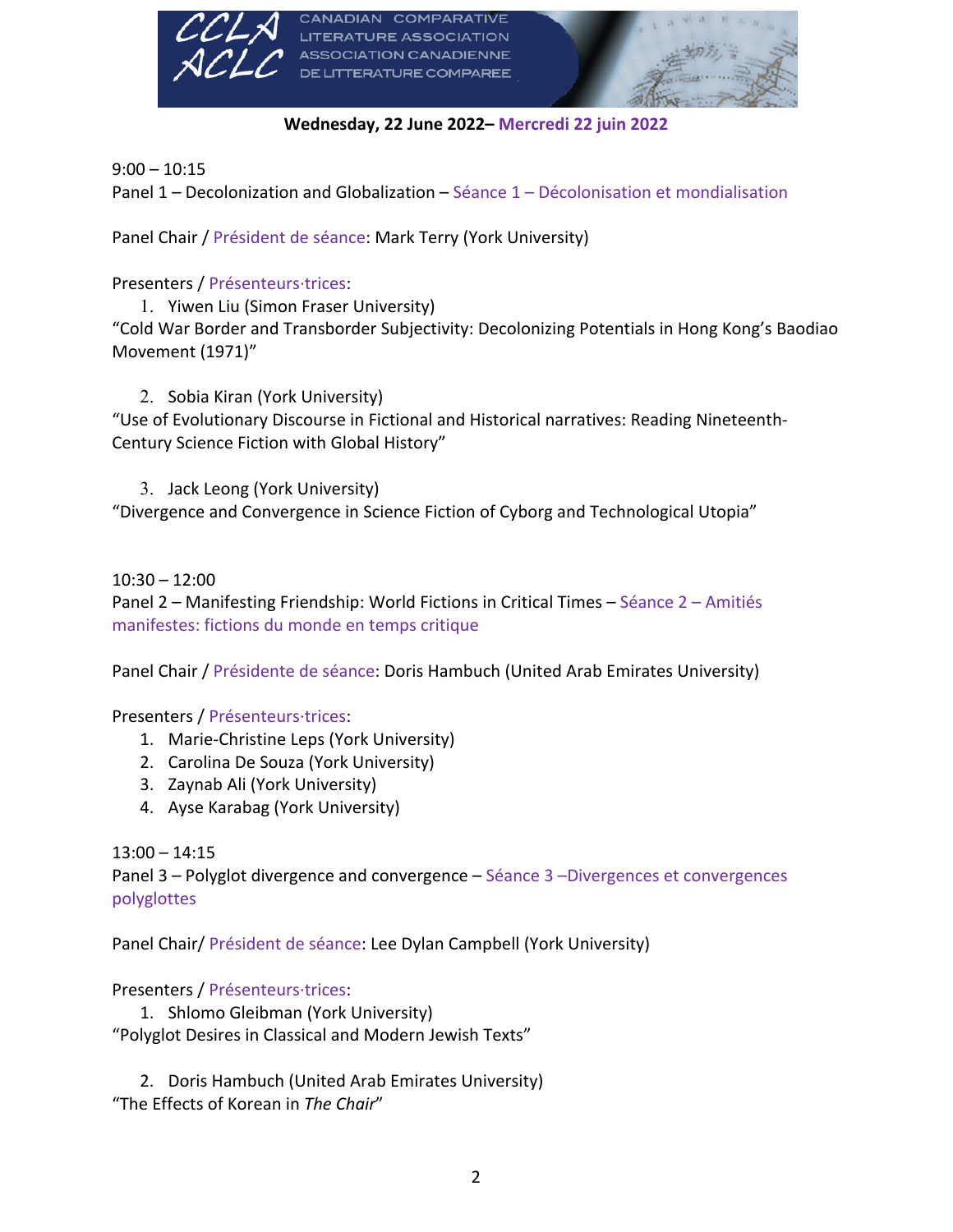



3. Elena Siemens (University of Alberta) "Gucci in the Tub: *Le Meteo* Multilingual Pop-Up"

## 14:30 – 15:45

Panel 4 – Divergence in History – Séance 4 – Divergences historiques

Panel Chair/ Président de séance: Jerry White (University of Saskatchewan)

**TERATURE COMPAREE** 

## Presenters / Présenteurs·trices:

1. Clara Joseph (University of Calgary) "Comparative Cultural Studies on the Coonen Cross Revolt of 1653"

2. Yasser K. R. Aman (Minia University)

"The Importance of the role of Cultural Mediator in Commemorating Bosnian Genocide: A Study of Farouq Goweda's poem 'A Letter to Bush from a Bosniak 1 Girl'"

3. Inês Faro (Université de Montréal) "Ancestral and Marginal Voices in Mozambican and Quebecois Literatures"

16:00 – 18:00 Workshop 1 – Inscription Practices/Play – Atelier 1 – Jeux et pratiques d'inscription

## Facilitators/ Animateur·ices:

- 1. Monique Tschofen (Toronto Metropolitan University)
- 2. Marcello Vitali-Rosati (Université de Montréal)
- 3. Margot Mellet (Université de Montréal)
- 4. Antoine Fauchié (Université de Montréal)
- 5. Lai-Tze Fan (University of Waterloo)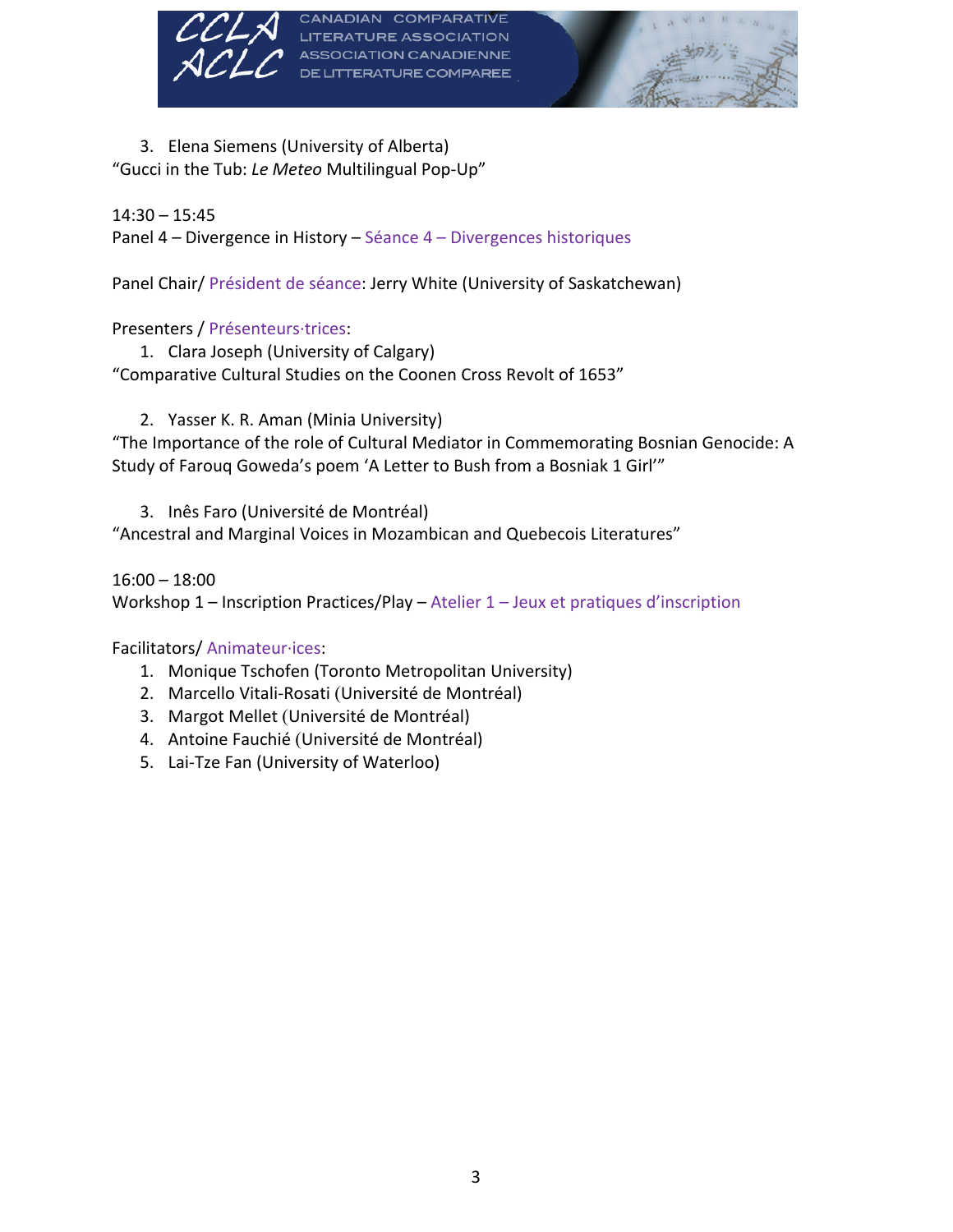

**Thursday, 23 June 2022 – Jeudi 23 juin 2022**

 $9:00 - 10:15$ Panel 5 – Media and Heterotopia – Séance 5 – Médias et hétérotopies

Panel Chair/ Présidente de séance: Susan Ingram (York University)

Presenters / Présenteurs·trices:

1. Chun-Lung Ma (Hong Kong Metropolitan University) "Hong Kong in Hollywood films of global crises"

2. HOYAN Hang Fung Carole (The Chinese University of Hong Kong) "Ashes of Love – On the Adaptation of Eileen Chang's 'Aloeswood Incense: The First Brazier' by Ann Hui's *Love after Love*"

3. Josh Trichilo (York University) "Listening to Real Artifacts: A Critical Analysis of Field Recording Art"

 $10:30 - 12:00$ Panel 6 – Narratives and Representation – Séance 6 – Narrations et représentation

Panel Chair/ Présidente de séance: Jeanne Mathieu-Lessard (Université de Montréal)

Presenters / Présenteurs·trices:

1. Kaby Wing-Sze Kung (Hong Kong Metropolitan University) "From Fu Manchu to Shang-chi: The Changing Representations of Chinese in Marvel Studios' *Shang-Chi and The Legend of The Ten Rings*"

2. Jessica Tsui-yan Li (York University) "Cultural Translation in Vincent Lam's *Bloodletting and Miraculous Cures*"

3. Rachel Wong (York University) "Convergence Through Coalition: A Reading of *Pender Guy*'s Radio Broadcast"

4. Khatereh Sheibani (York University) "The Onset of female-Oriented Narratives in Iranian Cinema"

13:30 – 15:00 Panel 7 – Post-magical Realist Worlds – Séance 7 – Monde réalistes post-magiques

Chair/ Présidentes de séance: Agata Mergler (York University) and Justyna Poray-Wybranowska (Toronto Metropolitan University)

Presenters / Présenteurs·trices: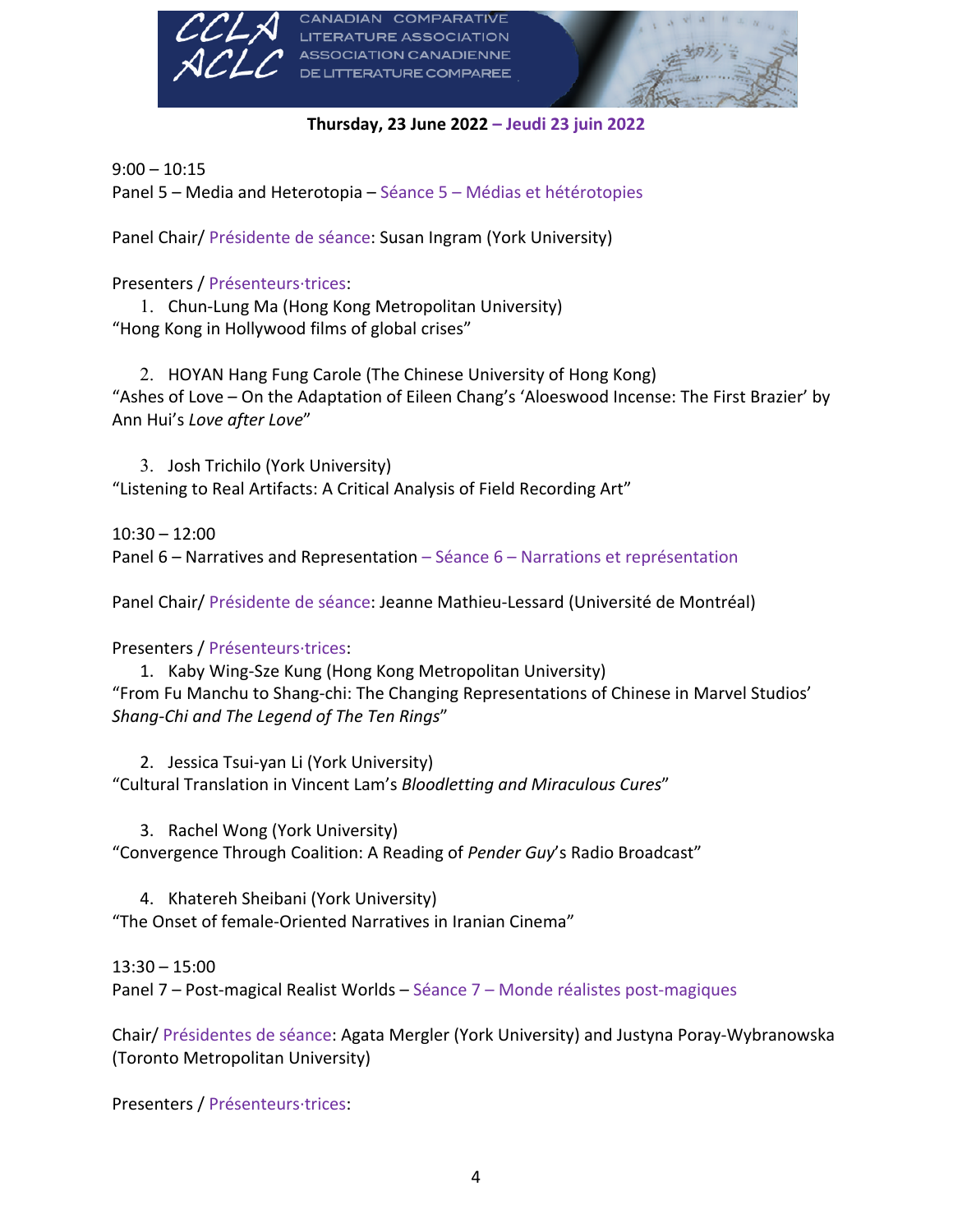

1. Ivan H. Jimenez William (University of Abuja)

"Post-Magic-Realist Truths? A Survey with Illustrations of 21 st -Century Magic-Realist Films"

2. Kurosh Amoui Kalareh (York University)

"Reading the Alif in Cyberspace: G. Willow Wilson and Islamicate Magic"

3. Pınar İnceefe (Duzce University)and Sibel Kuşca Güngör (Eskişehir Osmangazi University) "Inter-truth Discourse in Tom Stoppard's *Travesties*"

4. Mark Terry (York University)

"The Worlds Viewed: An Examination of Apichatpong Weerasethakul's *Uncle Boonmee Who Can Recall His Past Lives* Through a Cavellian Lens of Film-Philosophy"

15:30 – 17:30 Workshop 2 – Inscription Reflections – Atelier 2 – Réfléchir l'inscription

Facilitators/ Animateur·ices:

- 1. Monique Tschofen (Toronto Metropolitan University)
- 2. Marcello Vitali-Rosati (Université de Montréal)
- 3. Margot Mellet (Université de Montréal)
- 4. Antoine Fauchié (Université de Montréal)
- 5. Lai-Tze Fan (University of Waterloo)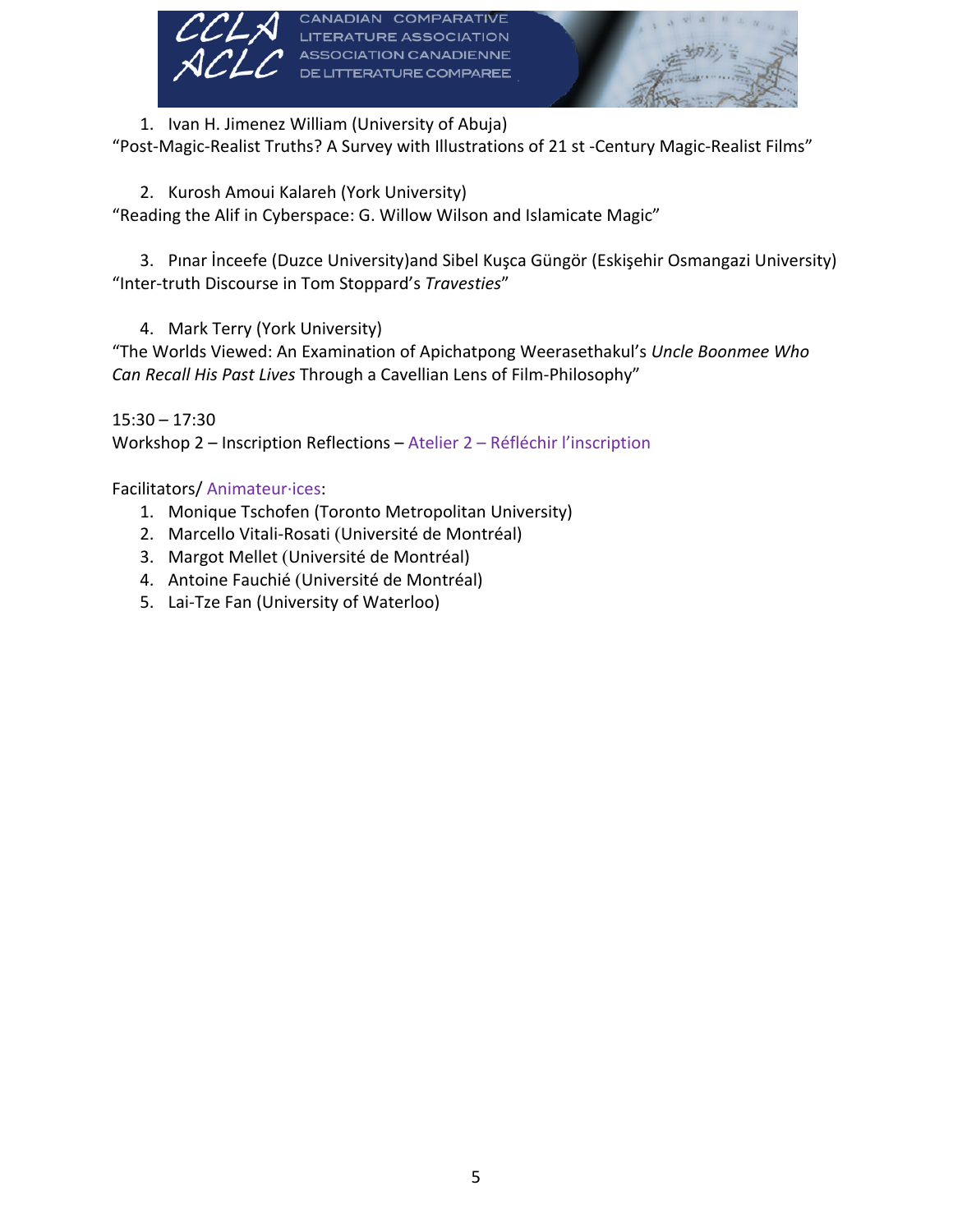

**Friday, 24 June 2022 – Vendredi 24 juin 2022**

 $9:00 - 10:30$ 

Panel 8 – Intertextual and inter-media creation – Séance 8 – Création intertextuelle et intermédiale

Panel Chair/ Président de séance: Louis-Thomas Leguerrier (Harvard University)

Presenters / Présenteurs·trices:

1. Jeanne Mathieu-Lessard (Université de Montréal) "Des langues divergentes au texte convergeant : Towards collective colinguism"

2. Monique Tschofen (Toronto Metropolitan University) "Intertextual Scholarship and the Aristotle Suites as Co-Creation"

3. Lee Dylan Campbell (York University)

"Divergent Shandyisms: Percival Everett, Enrique Vila-Matas, and Contemporary Ludic" Literature

4. Susan Ingram (York University) "Death and the auteur"

 $10:45 - 12:00$ Panel 9 – Transcending Hardship – Séance 9 – Transcender les épreuves

Panel Chair/ Président de séance: Shlomo Gleibman (York University)

Presenters / Présenteurs·trices:

1. Luigi De Angelis-Soriano (Western University) "Seeking Justice: From the Biblical Story of Ruth to Tirso's Comedia *La mejor espigadera* and Poussin's Painting *L'Été*"

2. Mehraneh Ebrahimi (York University) "Exile Narratives: Legal versus Affective Truth"

3. Priyadarshini Gupta (Jindal Global University) "Neo-Orientalism and Liberalism in Post-9/11 literature"

13:30 – 14:45 Panel 10 – Literary Translation – Séance 10 – La traduction littéraire

Panel Chair/ Présidente de séance: Jessica Tsui-yan Li (York University)

Presenters / Présenteurs·trices: